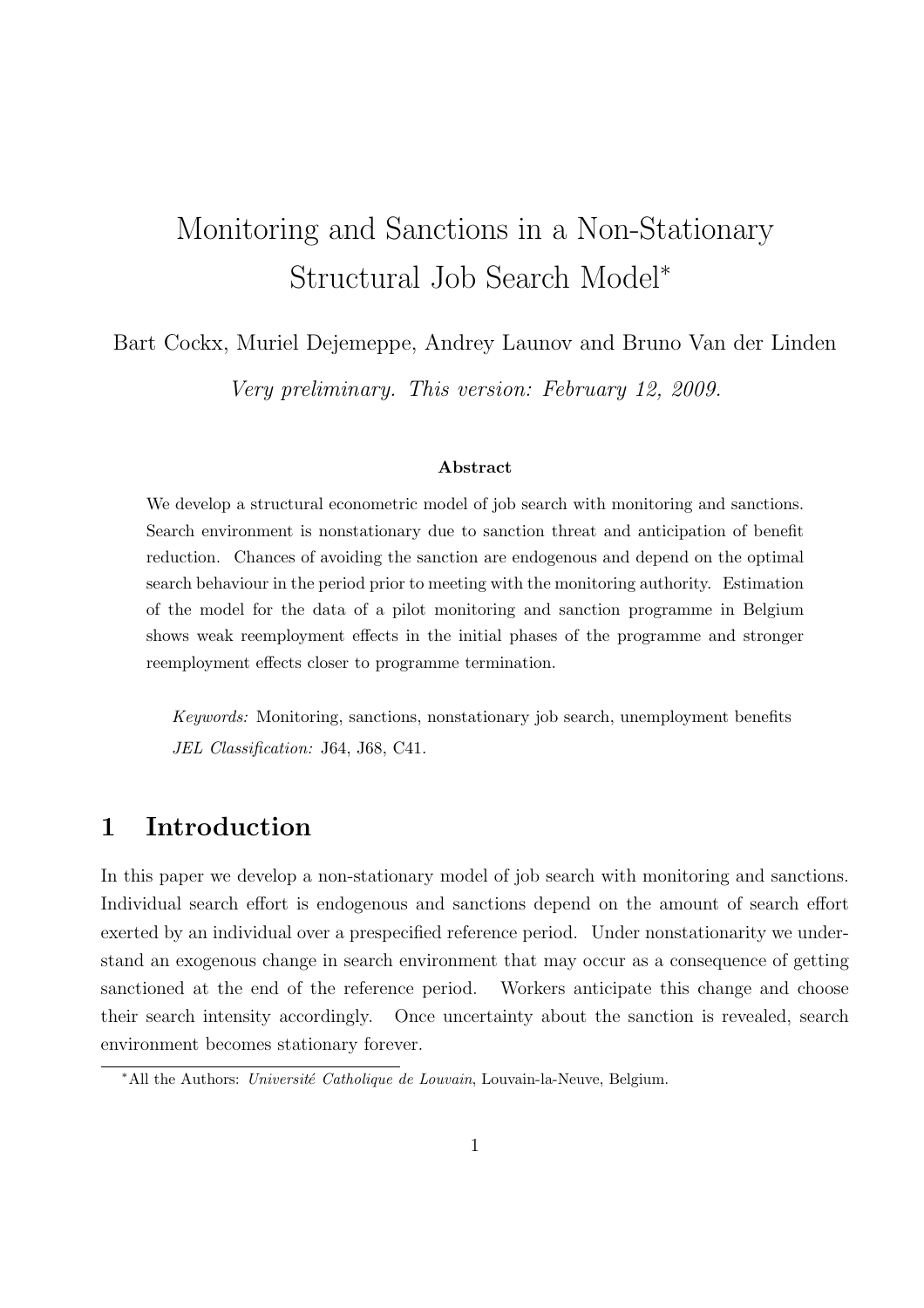Our model can be viewed as an extension of van den Berg (1990) model of nonstationary job search. We extend the paper of van den Berg (1990) along two different lines: a) we endogenize search intensity and describe the evolution of both optimal reservation wage and optimal search effort simultaneously; b) we introduce monitoring and sanctions mechanism that explicitly influences the choice of search effort. In contrast to van den Berg (1990), as well as the major part of search literature, to formulate and solve the model we resort to calculus of variations instead of using dynamic programming. This approach allows preserving tractability of the model once the chance of getting sanctioned is dependent on the search effort exerted in the past.

Section 2 develops the model. Section 3 shows how our model can be applied for evaluation of a monitoring and sanction programme recently proposed by Belgian Federal Ministry of Labour. Section 4 describes the structural econometric model. In Section 5 we discuss the estimation results and assess the incentive effect of the monitoring and sanction programme. Section 6 concludes.

### 2 Theory

#### 2.1 Search environment

Let time t denote today and time  $\tau$  denote any other point in future. We concentrate only on two states of the labour market, which are "unemployment" and "employment".

A worker starts as unemployed at time t receiving unemployment benefits  $b_1$ . However from the very entry into unemployment the worker is aware that this initial level of benefit payments  $b_1$  may be subject to future change. Namely, at a certain fixed and known to the worker future date  $T$  the worker, if still unemployed, will need to attend a meeting with a monitoring authority and provide evidence of search effort undertaken since the start of the unemployment spell. In case the authority decides that the undertaken effort was sufficient the worker is left with  $b_1$  forever. Otherwise, a sanction that reduces benefits from  $b_1$  to  $b_2$ is issued and the worker is left forever with  $b_2$ . This mechanism of benefit payments can be summarized as follows

$$
b(\tau) = \begin{cases} b_1, & t \leq \tau \leq T \\ \begin{cases} b_1, & \tau > T \\ b_2, & \tau > T \end{cases} \text{ and no sanction imposed} \end{cases}
$$
 (1)

We assume that no worker knows how much effort exactly should one accumulate by the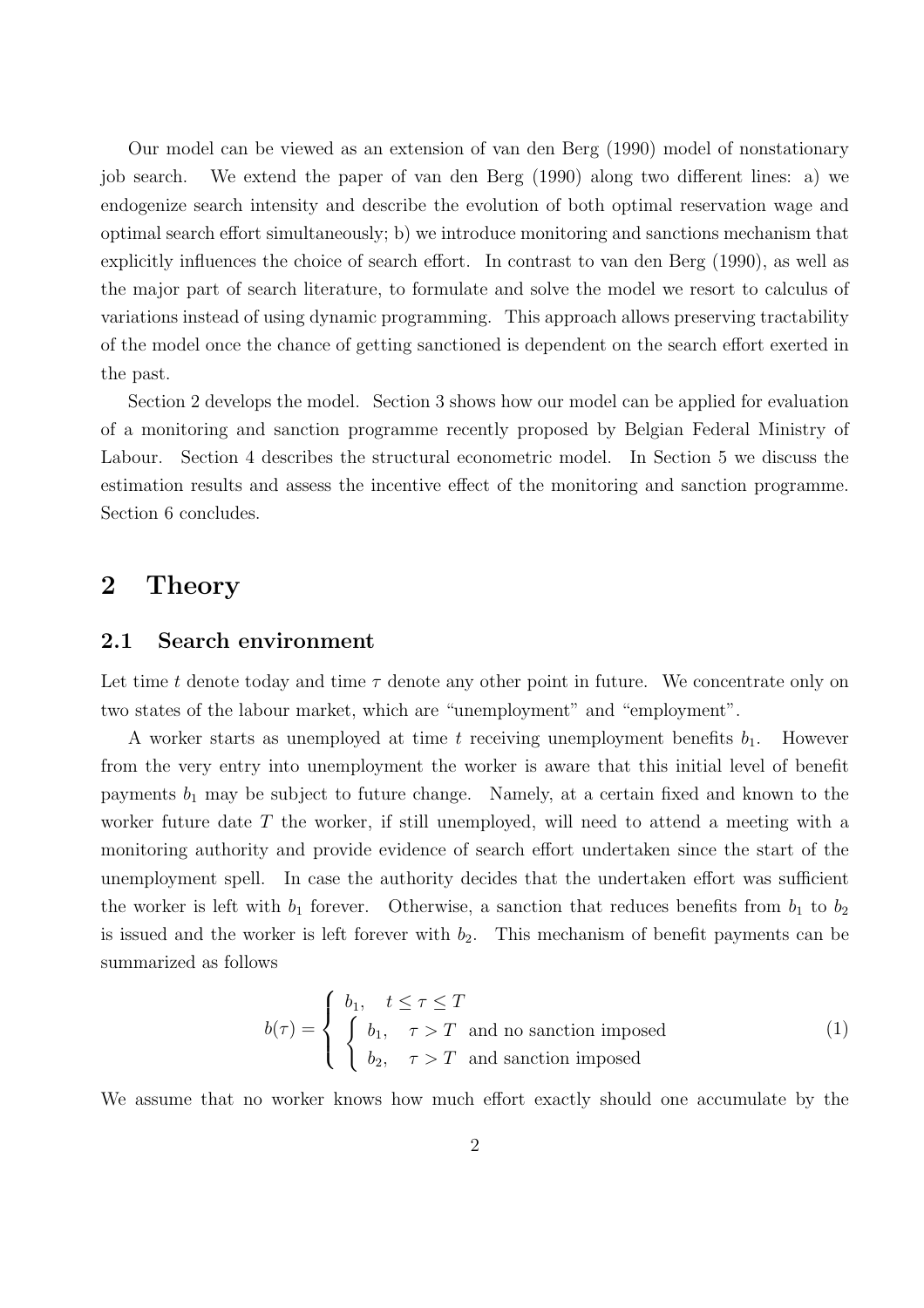interview date to avoid the sanction. However, the more search effort is exerted, the higher are the chances to escape the sanction. In addition to that, higher search effort implies higher chances of getting a job offer. On the other hand, though, higher search effort brings more disutility. Finally, the stronger is the threat of a sanction, the more willingly will relatively lower offers be accepted. So, utility maximization problem of an unemployed individual is a problem of choosing the optimal path of search intensity and the reservation wage from the moment of entry into unemployment and up to time  $T$ , facing the above tradeoffs. After the meeting no changes to benefit payments can happen, and therefore optimal levels of search intensity and reservation wage for  $t > T$  will be time-invariant (or, equivalently, search environment becomes stationary). Finally, for simplicity we assume that there is no job loss, and on the job search.

#### 2.2 Optimal behaviour

Let  $s(\tau)$  denote search effort,  $w_r(\tau)$  denote reservation wage and let  $p(s(\tau), w_r(\tau))$  stand for a transition rate from unemployment to employment. Next, let  $\alpha$  [s  $(\tau)$ ] be the arrival rate of job offers, such that  $\alpha'$   $[s(\tau)] > 0$ ,  $\alpha''$   $[s(\tau)] \leq 0$ , and let  $F(w)$  denote the wage offer distribution with  $\bar{F}(w) \equiv 1 - F(w)$ . Then the transition rate to employment can be written down as

$$
p(s(\tau), w_r(\tau)) = \alpha [s(\tau)] \bar{F}(w_r(\tau))
$$
\n(2)

and the probability of staying in unemployment up to  $\tau$  conditional on being unemployed at t is given by a well-known result

$$
P(\tau, t) = \exp\left\{-\int_{t}^{\tau} p(s(x), w_r(x)) dx\right\}.
$$
 (3)

Individuals discount future at rate  $\rho$ . We suggest that instantaneous utility  $u(y(\tau))$  is a function of net income  $y(\tau)$ , such that  $u'(y(\tau)) > 0$ ,  $u''(y(\tau)) \leq 0$ . For an unemployed worker we define net income as  $y(\tau) = b(\tau) - c(s(\tau))$ , where  $c[s(\tau)]$  is a cost of search function, such that  $c'[s(\tau)] > 0$ ,  $c''[s(\tau)] \geq 0$ . For an employed worker net income  $y(\tau)$  is simply the net wage w.

Consider first a worker employed at wage  $w$ . In absence of job loss and search on the job, lifetime utility of a worker at the job paying w is simply  $u(w)/\rho$ .

Consider now an unemployed individual. Let  $W(\tau)$  denote the expected lifetime value of an outside option to an unemployed worker, where the expectation is taken with respect to the distribution of wage offers. Then

$$
W(\tau) = \int_{w_r(\tau)}^{\infty} \frac{u(w) f(w)}{\rho \bar{F}(w_r(\tau))} dw.
$$
\n(4)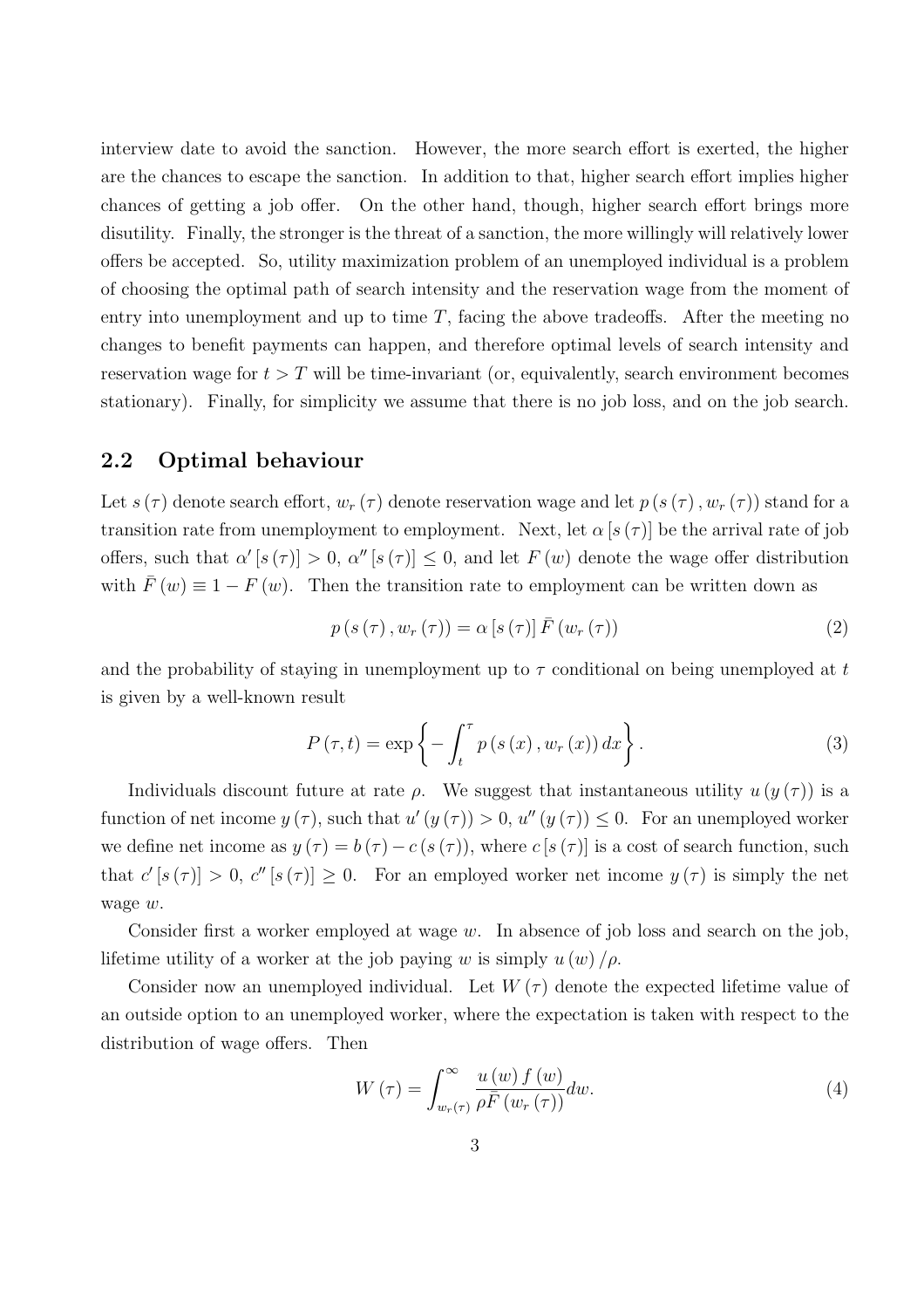With the above definitions it is easy to show (see Appendix A) that the lifetime utility of an unemployed worker who receives benefits according to some general time-dependent scheme  $b(\tau)$  is  $r^{\infty}$ 

$$
U_{t} = \int_{t}^{\infty} \left[ u \left( b \left( \tau \right) - c \left[ s \left( \tau \right) \right] \right) + p \left( s \left( \tau \right), w_{r} \left( \tau \right) \right) W \left( \tau \right) \right] P \left( \tau, t \right) e^{-\rho \left( \tau - t \right)} d\tau, \tag{5}
$$

Thus, individual maximizes (5) by choosing optimal paths of search effort  $s(\tau)$  and reservation wage  $w_r(\tau)$  given  $b(\tau)$ .

Consider now the shape of  $b(\tau)$ . As argued in Section 2.1, unemployed worker faces the stepwise benefit scheme (1). The particularity of this scheme is that from  $T$  onward benefits are not subject to any change, i.e. search environment becomes stationary, implying time invariant levels of optimal controls. However the initial level of benefits  $b_1$  may be revised at T if monitoring authority deems search effort up to T insufficient. Let  $S(\tau, t)$  denote the amount of search intensity accumulated from t to  $\tau$ . Then, if  $S(T, t)$  exceeds some reference value  $\overline{S}$  a worker is left with  $b_1$  forever. Otherwise, benefits are reduced to  $b_2$ . We assume that worker does not know the reference value  $\overline{S}$  exactly. Instead he relies on its subjective probability distribution, so that with probability  $\pi_1 = \pi_1$  $(\bar{S} \leq S(T,t))$ a worker keeps on receiving  $b_1$  after T and with probability  $\pi_2 = 1 - \pi_1$  $\frac{\overline{S}}{\overline{S}} \leq S(T,t)$ benefit level goes down to  $b_2$  at the date of the interview. Splitting time horizon in (5) in two intervals, one with  $\tau \in [t, T]$ , where benefits are equal to  $b_1$  and search environment is nonstationary, and another with  $\tau \in (T, +\infty)$ , where benefit level is unknown at time  $t$  but search environment is stationary, we can rewrite  $(5)$  as

$$
U_{t} = \int_{t}^{T} \left[ u \left( b_{1} - c \left[ s \left( \tau \right) \right] \right) + p \left( s \left( \tau \right), w_{r} \left( \tau \right) \right) W \left( \tau \right) \right] P \left( \tau, t \right) e^{-\rho (\tau - t)} d\tau + \phi \left( T, t \right) \tag{6}
$$

where

$$
\phi(T, t) \equiv P(T, t) e^{-\rho(T-t)} \sum_{j=1,2} \pi_j \bar{U}(b_j), \qquad (7a)
$$

$$
\bar{U}(b_j) \equiv \frac{u(b_j - c(s_j)) + p(s_j, w_{r,j}) W_j}{\rho + p(s_j, w_{r,j})}
$$
\n(7b)

(see Appendix A). The above two expressions have an intuitive interpretation.  $\bar{U}(b_i)$  is a lifetime utility of unemployment when  $b_j$  is paid forever.  $\phi(T, t)$  is the present value of expected lifetime utility in a stationary environment, where expectation is taken over all possible outcomes of benefit levels. Evaluated at the optimal solution of a stationary problem,  $\phi(T, t)$ also acts as a salvage value for the nonstationary optimal control problem on  $\tau \in [t, T]$ .

Consider now state variables  $P(\tau, t)$  and  $S(\tau, t)$ . Differentiating (3) with respect to  $\tau$  we get the law of motion of the probability of staying unemployed up to time  $\tau$ 

$$
\dot{P}(\tau,t) = -p(s(\tau), w_r(\tau)) P(\tau,t).
$$
\n(8)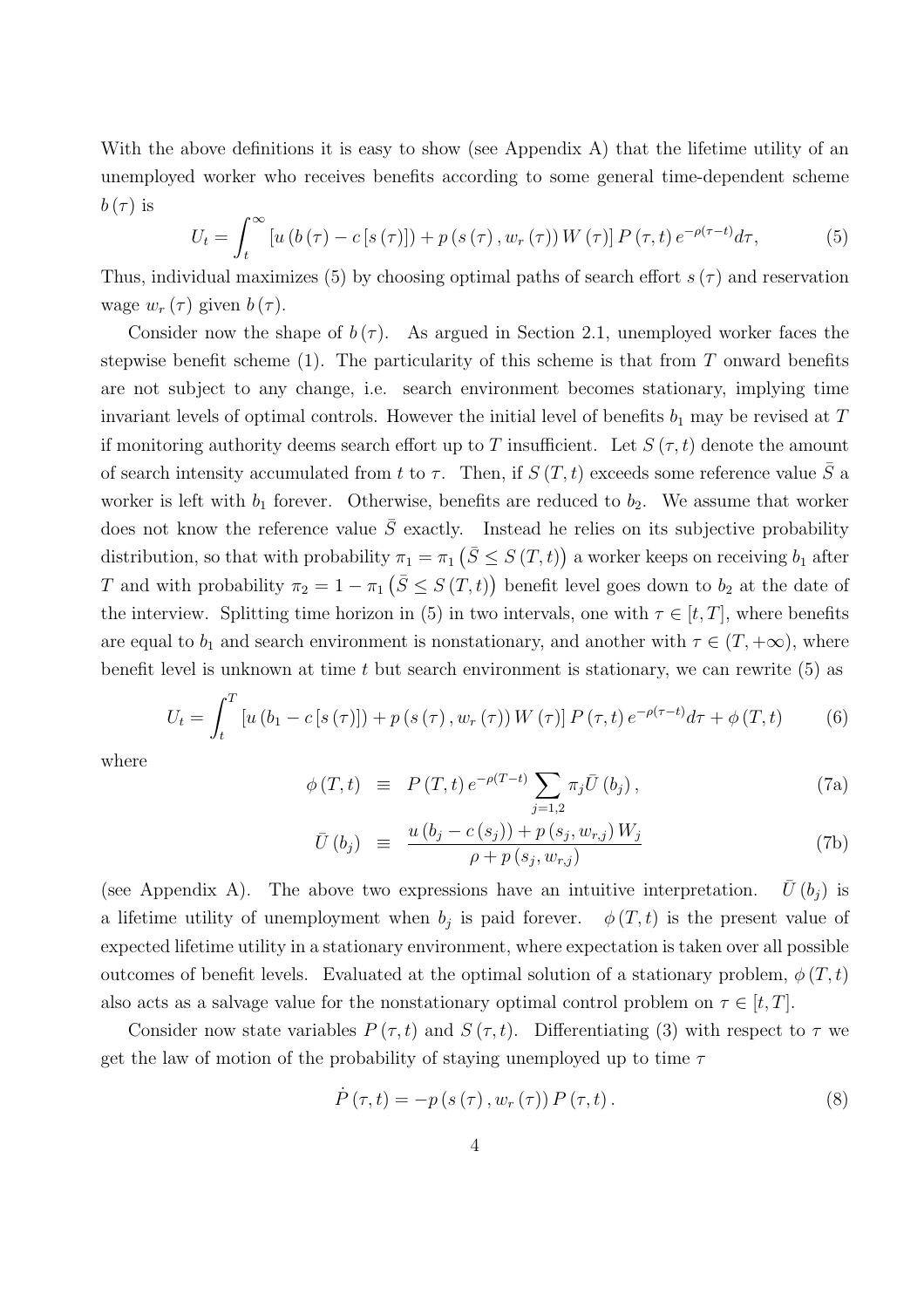For the stock of accumulated search effort we suggest the following law of motion

$$
\dot{S}\left(\tau,t\right) = s\left(\tau\right),\tag{9}
$$

so that the accumulated search intensity  $S(\tau, t)$  is just the integral of the effort levels  $s(\cdot)$  over the entire  $(t, \tau)$ -period.

At this end we become able to completely describe the utility maximization problem of an individual. Given the unemployment benefit scheme (1) an individual maximizes his lifetime utility (6) by choosing optimal paths of search effort  $s(\tau)$  and reservation wage  $w_r(\tau)$  subject to (8) and (9). Present value Hamiltonian for this problem reads

$$
H(\tau) = \left[ u\left(b\left(\tau\right) - c\left[s\left(\tau\right)\right]\right) + p\left(s\left(\tau\right), w_r\left(\tau\right)\right) W\left(\tau\right) \right] P\left(\tau, t\right) e^{-\rho(\tau - t)} - \lambda_P(\tau) p\left(s\left(\tau\right), w_r\left(\tau\right)\right) P\left(\tau, t\right) + \lambda_S(\tau) s\left(\tau\right) \tag{10}
$$

Necessary conditions for optimality of the controls are given in Kamien and Schwartz (1991), Ch.7, p.160. First order conditions for state and control variables are standard and transversality conditions are

(i): 
$$
\lambda_P(T) = \frac{\partial \phi^*(T,t)}{\partial P(T,t)},
$$
 and (ii):  $\lambda_S(T) = \frac{\partial \phi^*(T,t)}{\partial S(T,t)},$ 

where asterisk in  $\phi^*(T, t)$  shows that the salvage value is evaluated at the optimal solution of the stationary problem. To close the specification of the salvage value, we need to describe the stationary model, optimal solution of which is used to compute lifetime utilities from T onward, and so the  $\phi(T, t)$ . Indeed it is straightforward to show (see Appendix B) that for any bj, j = 1, 2, optimal solution for the stationary problem is described by a pair  $\{s_j^*, w_{r,j}^*\}_{j=1,2}$ which satisfies the system

$$
\begin{cases}\n u'(b_j - c(s_j)) c'(s_j) = \frac{\alpha'(s_j)}{\rho} \int_{w_{r,j}}^{\infty} [u(w) - u(w_{r,j})] dF(w) \\
u(w_{r,j}) = u(b_j - c(s_j)) + \frac{\alpha(s_j)}{\rho} \int_{w_{r,j}}^{\infty} [u(w) - u(w_{r,j})] dF(w)\n\end{cases} (11)
$$

The developments above give us with all information necessary for solving the nonstationary problem. The solution for the nonstationary problem is characterized by the system of two differential equations

$$
\dot{s}(\tau) \Upsilon(s(\tau), w_r(\tau)) = [\rho + p(s(\tau), w_r(\tau))] u'(y(\tau)) c'[s(\tau)]-\alpha'[s(\tau)] \{ [u(w_r(\tau)) - u(b(\tau) - c[s(\tau)])] \bar{F}(w_r(\tau)) + V(w_r(\tau)) \} (12a)
$$

$$
\dot{w}_r(\tau) = \frac{\rho}{u'(w_r(\tau))} \left\{ \left[ u\left(w_r(\tau)\right) - u\left(b_1 - c\left[s\left(\tau\right)\right]\right) \right] - \frac{\alpha\left[s\left(\tau\right)\right]}{\rho} V\left(w_r(\tau)\right) \right\} \tag{12b}
$$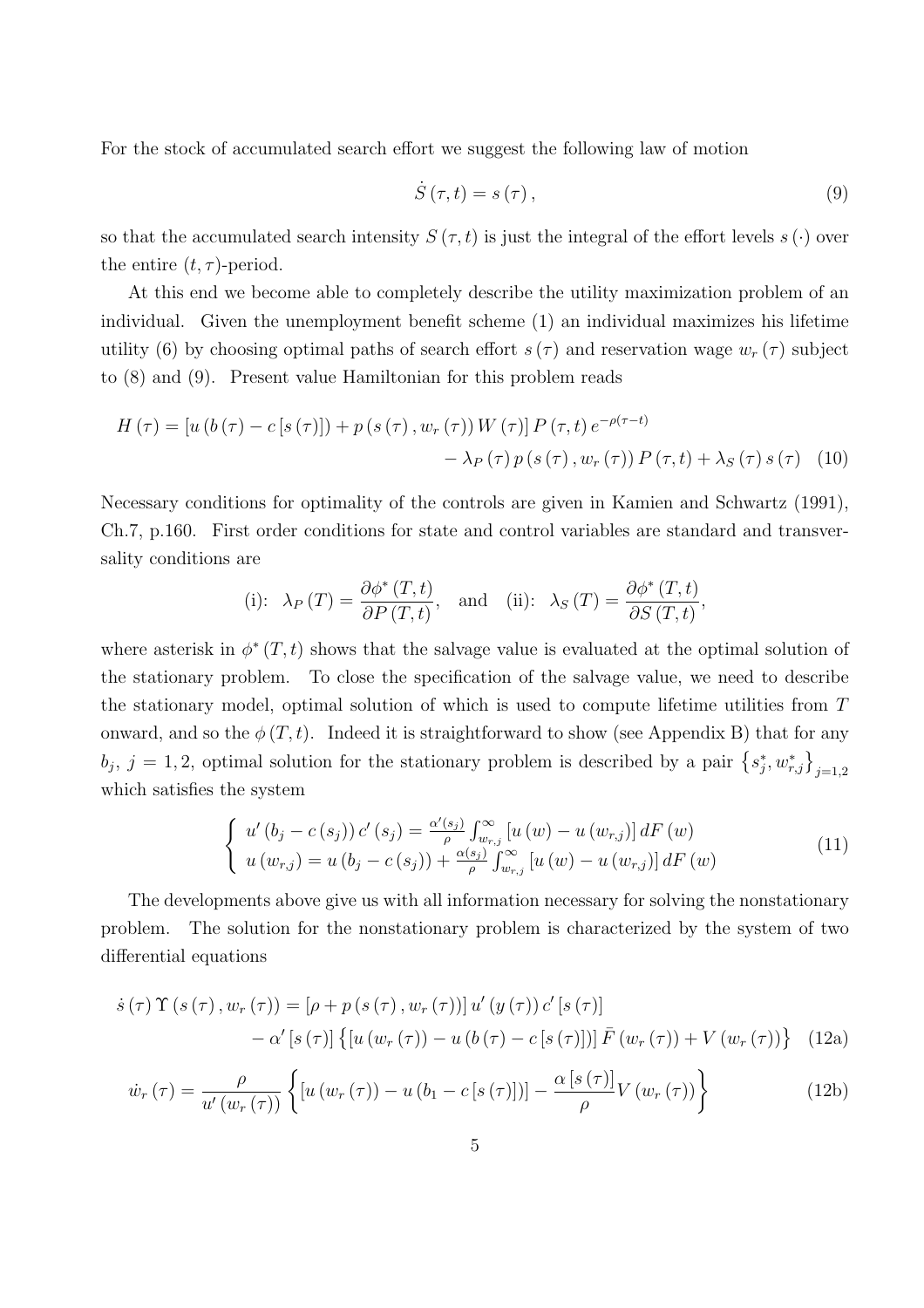for the optimal paths of search effort and reservation wage, where for notational convenience we have defined

$$
V(w_r(\tau)) \equiv \int_{w_r(\tau)}^{\infty} \left[ u(w) - u(w_r(\tau)) \right] dF(w)
$$
  
\n
$$
\Upsilon(s(\tau), w_r(\tau)) \equiv u'(y(\tau)) c''[s(\tau)] - u''(y(\tau)) (c'[s(\tau)])^2 - \frac{\alpha''[s(\tau)]}{\rho} V(w_r(\tau))
$$

Terminal conditions  $\{s(T), w_T(T)\}\$ for the optimal paths of control variables in (12a)-(12b) solve the system

$$
\begin{cases}\n u(w_r(T))/\rho = \sum_{j=1,2} \pi_j \bar{U}^*(b_j) \\
u'(b(T) - s(T)) C'[s(T)] = \frac{\alpha'[s(T)]}{\rho} V(w_r(T)) + \frac{\partial \pi_1(S(T,t))}{\partial S(T,t)} [\bar{U}^*(b_1) - \bar{U}^*(b_2)]\n\end{cases}
$$
\n(13)

(see Appendix B). First of all it is very easy to see that once search environment becomes stationary, i.e.  $\dot{s}(\tau) = 0$  and  $\dot{w}_r(\tau) = 0$ , both (12a) and (12b) reduce to the two equations in (11), the latter describing the solution for the stationary model. Furthermore, in the two corner cases with no uncertainty about the sanction ( $\pi_1 = 0$  and  $\pi_1 = 1$ ) the system (13) that determines endpoint conditions reduces to the system that describes the stationary problem (for  $b_2$  and  $b_1$  respectively). Finally, if we assume that individuals are risk-neutral and abstract from endogeneity search effort, so that the arrival rate of job offer  $\alpha$  [s  $(\tau)$ ] is a given constant, the differential equation (12b) that describes the optimal path of the reservation wage reduces to that of van den Berg (1990), Theorem 1.

Optimal solution for  $p(s(\tau), w_r(\tau))$  provides us with complete description of the distribution of unemployment duration. This opens the way to structural econometric evaluation of any programme that creates incentive effects via a threat of a sanction.

## 3 Monitoring programme

#### 3.1 Programme setting

We apply the model developed in the previous section to evaluate the incentive effect of the programme recently introduced by Federal Ministry of Labour. From the very beginning we deal only with those individuals who can potentially have flat benefit profile of an unlimited duration (e.g. household heads; see Data Appendix for more information).

We assume that once entering unemployment an individual receives a constant amount of unemployment benefits forever, unless there is either a prospect of future reduction of benefit payments or the actual reduction of benefit payments, depending on the stage of the monitoring process. Let  $b_1$  be the amount of benefits upon entry into unemployment. We suggest that unemployment starts at  $t = 0$ .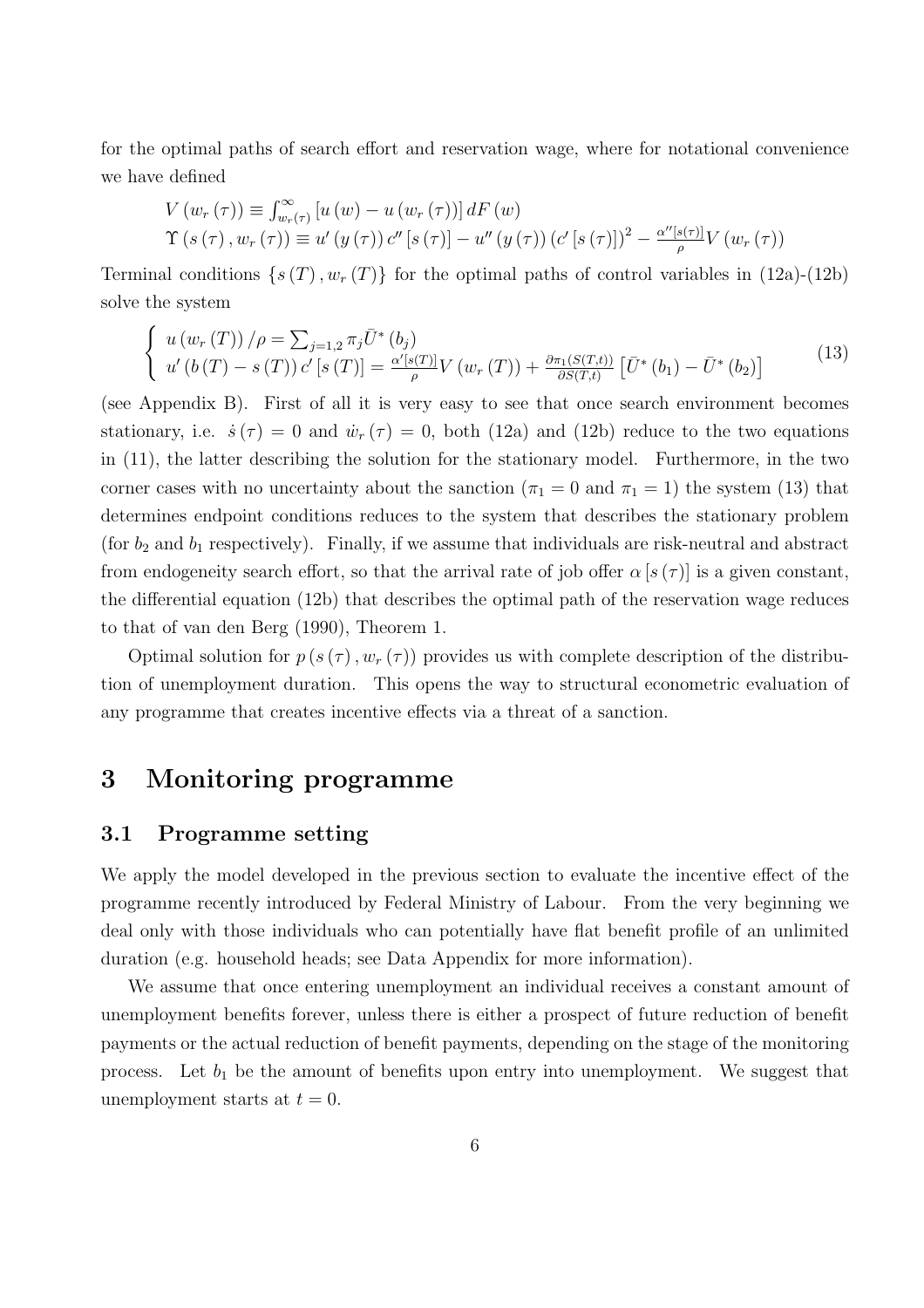If duration of unemployment is less then  $\bar{t}_0$  no sanction is possible. According to the design of the programme  $\bar{t}_0$  is equal to 13 months for all participants. Once unemployment duration reaches  $\bar{t}_0$ , an individual becomes at risk of receiving a notification letter that requires him to show up for a first meeting with case worker and provide evidence of sufficient search activity. We assume, which is true at least for the first generation of the participants, that neither the individual anticipates the receipt of this letter, nor is he aware of existence of the programme before seeing the notification letter in his mailbox. The data on the issue date of the letter verify that  $t_0$  is deterministic.

The programme offers three meetings with case worker at most. Upon receipt of the notification an individual is informed that in eight months since now he will be invited to a first meeting where he is to present evidence of sufficient search activity (unless new job is found before that date). In practice, due to processing delays and due to the knowledge that if not showing up immediately the punishment will not be immediately applied, it takes somewhat longer than eight months until the first interview eventually takes place. We define the duration of unemployment until the first interview by  $\bar{t}_1$ , (so  $\bar{t}_1-\bar{t}_0$  is at least eight months).

If at the first interview an individual provides sufficient evidence of search activity he is left with  $b_1$  forever.<sup>1</sup> Otherwise he is asked to sign an action plan and is invited to attend the second interview, which will take place in four months after the first one. If action plan is signed unemployment benefits are kept at  $b_1$  at least until the second meeting. If, for one or another reason, unemployed worker refuses signing the action plan he faces a temporary reduction of benefits to  $b_2$  until the second meeting. In addition to that, for such individuals the second meeting is going to be the last meeting. Finally, not showing up for the first interview with no justification leads to withdrawal of benefit payments forever. In this case an individual is left with a subsistence minimum  $b_3$ , and the programme terminates. Let  $\bar{t}_2$  denote duration of unemployment until the second meeting. According to the design of the programme,  $\bar{t}_2 - \bar{t}_1$  is at least 4 months.

If at the second interview an individual who has previously signed the action plan provides

<sup>&</sup>lt;sup>1</sup>This is a simplification. In reality, if within next 16 months the job is not found the interview will take place again. We assume that given at least 21 months of unemployment duration (which is,  $\bar{t}_0 + \bar{t}_1$ ) an individual who has proven that his search is sufficiently active can almost sure find the job within next 16 months. Under this assumption an individual does not expect change in the level of benefit payments until the exit to the job, which is equivalent to  $b_1$  being paid forever. Alternative justification of this simplification is a sufficiently high subjective rate of time preference.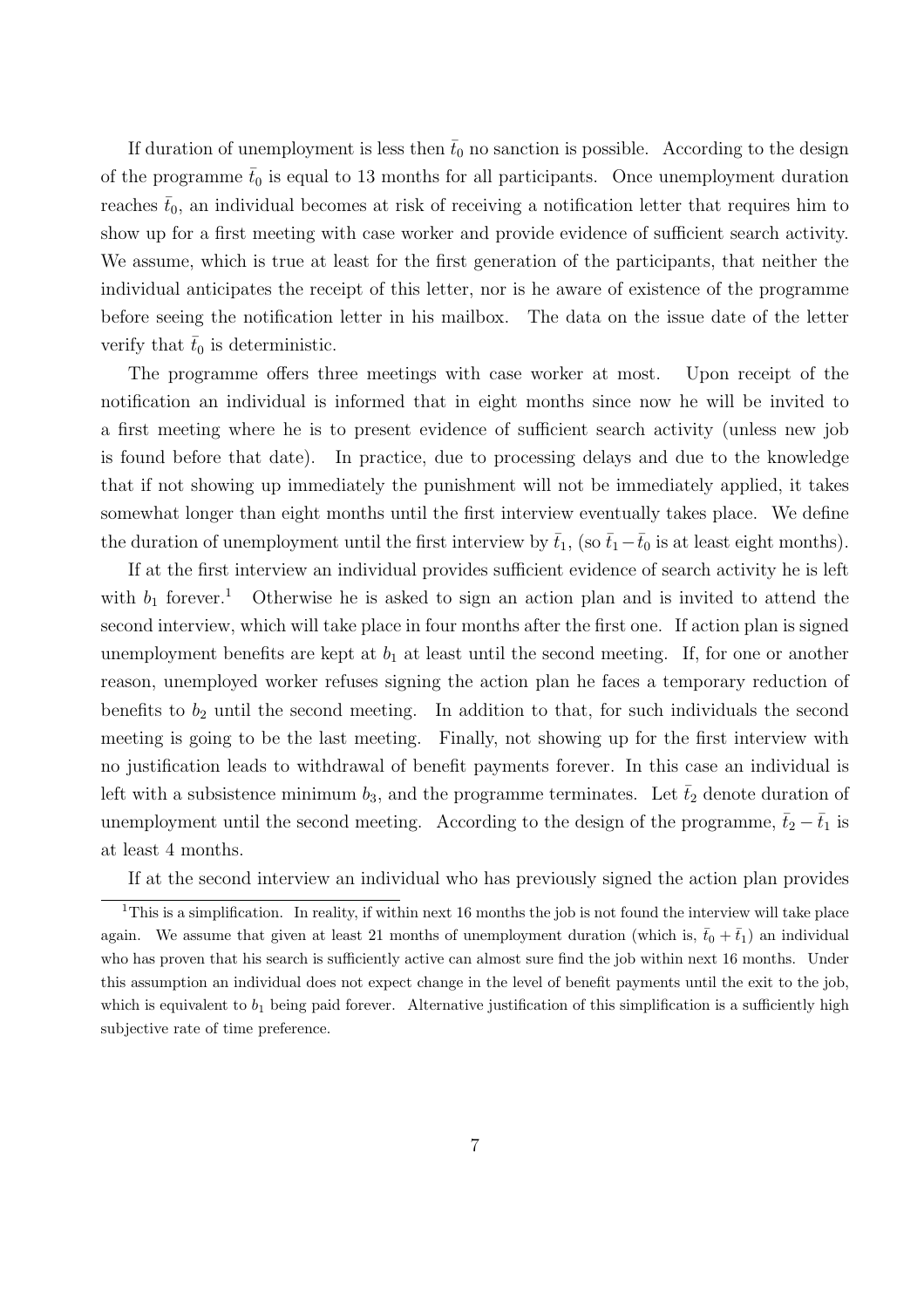sufficient evidence of search activity he is left with  $b_1$  forever.<sup>2</sup> Otherwise his unemployment benefits are reduced to  $b_2$  until the third meeting. Furthermore, an individual is asked to sign a new action plan and is invited to attend the third interview, which will take place in four months after the second one. Finally, if an individual refuses signing the second action plan or does not show up for the second interview his benefits are withdrawn forever (i.e., subsistence minimum  $b_3$  applies). Let  $\bar{t}_3$  denote duration of unemployment until the third meeting. According to our design,  $\bar{t}_3 - \bar{t}_2$  is, again, at least 4 months.

If at the third, i.e. the last, interview an individual does provide sufficient evidence of search activity his benefits are set back to  $b_1$  and kept so forever. In all other cases unemployment benefits are set to  $b_3$  and the programme terminates (note that for those who did not sign the first action plan this is the second interview and it takes place at  $\bar{t}_2$ ). Finally, as described in Data Appendix, the sequence  $b_3 \leq b_2 < b_1$  may differ across heterogeneous groups of agents. Moreover, in nearly all instances the temporary sanction after the second interview is already a reduction to the subsistence minimum, i.e.  $b_2 = b_3$ .

#### 3.2 Endpoint conditions

Even though the programme includes multiple interview dates, the theoretical model developed in Section 2 easily encompasses all of them. Since each individual knows the value of benefits at each nod, optimization problem can be solved backwards. From Section 3.1 we see that beyond the third interview search environment becomes stationary. Therefore search strategy on  $(\bar{t}_3,\infty)$  interval will be described by (11) given  $b_1$  or  $b_3$  depending on the final decision of the monitoring authority. Once an individual knows the chances of being sanctioned at the third interview, via (13) we immediately obtain the terminal conditions for the nonstationary search problem between the second  $(\bar{t}_2)$  and the third  $(\bar{t}_3)$  interviews. Consequently this will allow us to calculate optimal paths of the search effort and reservation wage on the  $(\bar{t}_2,\bar{t}_3]$  interval. Knowing these optimal paths we obtain the value of the maximized lifetime utility  $U_{t_2}^*$  at the second interview. As shown in Appendix B, this value is all we need to know in order to determine the endpoint conditions at the second interview. These conditions will be described by the pair  $\{s(\bar{t}_2), w_r(\bar{t}_2)\}\$ , which solves the system  $\overline{a}$ 

$$
\begin{cases}\n u \left( w_r \left( \bar{t}_2 \right) \right) / \rho = \pi_1 \bar{U}^* \left( b_1 \right) + \pi_2 U_{\bar{t}_2}^* \\
u' \left( y \left( \bar{t}_2 \right) \right) c' \left[ s \left( \bar{t}_2 \right) \right] \\
= \frac{\alpha' \left[ s(\bar{t}_2) \right]}{\rho} \int_{w_r \left( \bar{t}_2 \right)}^{\infty} \left[ u \left( w \right) - u \left( w_r \left( \bar{t}_2 \right) \right) \right] dF \left( w \right) + \frac{\partial \pi_1(S(\bar{t}_2, t))}{\partial S(\bar{t}_2, t)} \left[ \bar{U}^* \left( b_1 \right) - U_{\bar{t}_2}^* \right]\n\end{cases}\n\tag{14}
$$

<sup>&</sup>lt;sup>2</sup>This is again a simplification. In reality, if within next 12 months the job is not found the interview will take place again. Our assumptions in this case are similar to those described in Footnote 1.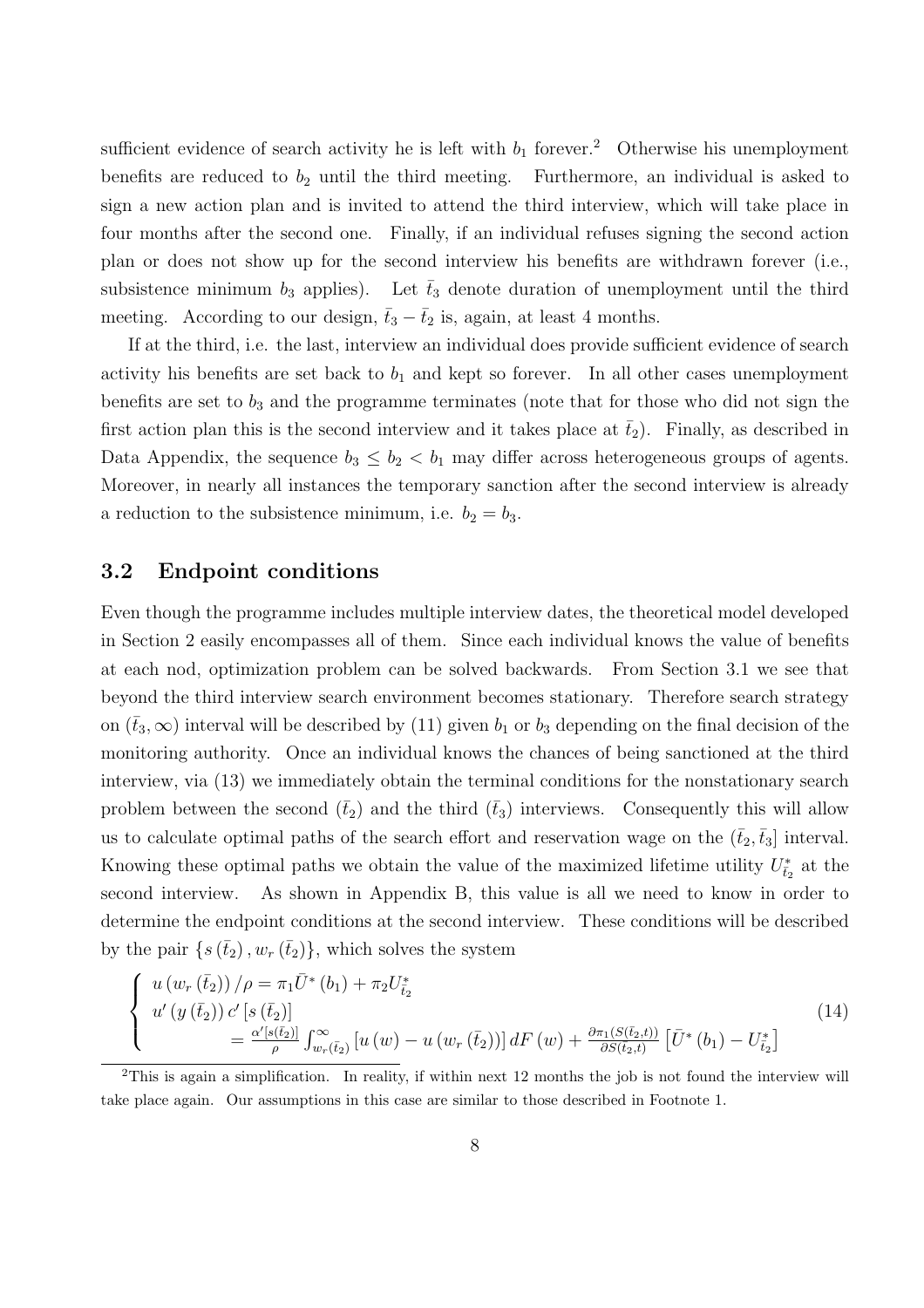where  $U_{\bar{t}_2}^*$  is the expression in (5) and evaluated at the optimal paths of the control variables from  $\bar{t}_2$  onward.

Once the endpoint conditions at  $\bar{t}_2$  are known, we can solve for optimal paths of the control variables on the  $(\bar{t}_1, \bar{t}_2]$  interval and calculate the maximized lifetime utility  $U_{\bar{t}_1}^*$  at the first interview (i.e. at  $\bar{t}_1$ ). Inserting this value into (14) and solving this system at  $\bar{t}_1$  will provide us with endpoint conditions at the first interview. Finally, search between the entry into unemployment and the receipt of the letter, i.e. on  $(0, t_0]$  interval, is stationary, as individuals are unaware of the programme by construction.

One should also notice that all above solutions rely on the knowledge of the probabilities of meeting the effort requirement  $\overline{S}$  that allows avoiding sanction at each interview. Estimation of these probabilities is a separate empirical issue addressed in Section 4.2.

### 4 Econometric model

The model is estimated using both earnings and duration data. Key characteristic of our structural econometric model is that it incorporates all the restrictions that come from the theory. This means that for each and every individual observation we explicitly compute reservation wages and search effort levels using the theoretical results of Sections 2-3.

#### 4.1 Likelihood function

Two points are worth noticing before the likelihood function is written down. First, as is common in the literature (see e.g. Flinn and Heckman 1982; Wolpin, 1987; Christensen and Kiefer, 1994), to avoid maximization under *n* inequality constraints of the type  $w_{r,i}(\tau) \leq w_i$ ,  $i = 1, \ldots, n$ , and to circumvent the nonregularity of the MLE estimator we assume that wages are measured with an error. In particular, we suggest that the wage outcome  $w_i^e$  we observe is indeed the true wage  $w_i$  multiplied by the error  $m$ , the latter being a draw from some unit-mean distribution  $H(m)$ . At the same time we still explicitly require that for the true wages  $w_i$ the restriction  $w_{r,i}(\tau) \leq w_i$  holds for any i. Second, our data on unemployment duration are sampled as a stock. Since the probability distribution of the unemployment duration features time-dependent exit rate, to avoid the *ad hoc* assumption about constancy of the entry rate in the past we consider only the distribution of unemployment duration conditional on the elapsed duration. Moreover, our data contain only monthly information, so we appropriately account for grouping.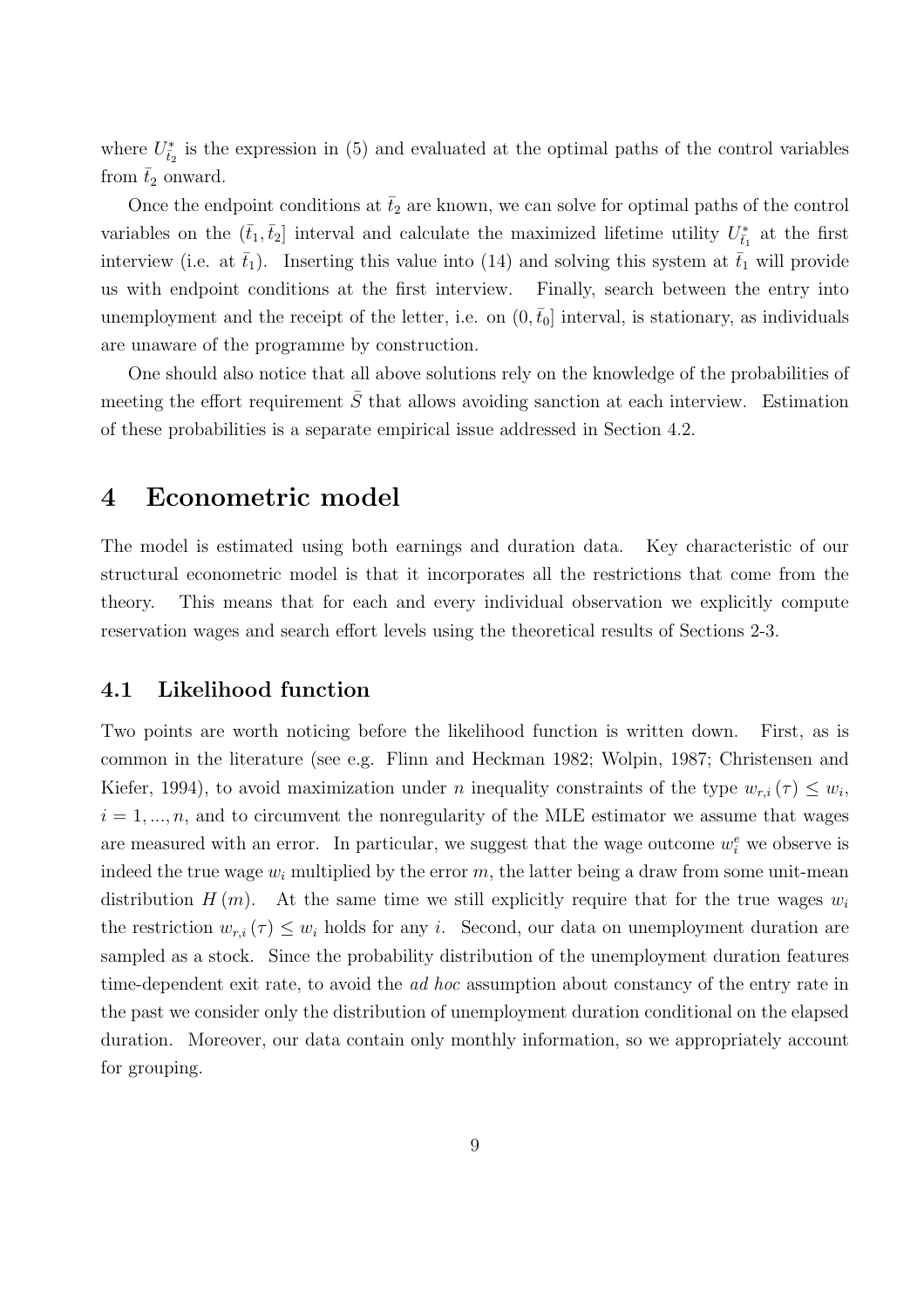Let  $l_e$  denote the elapsed and  $l_r$  denote the residual durations of an unemployment spell. Moreover, let  $\theta$  be the vector of the parameters of interest. In Appendix C we show in detail that under the above assumptions the individual contribution to the likelihood becomes

$$
\ell(\theta) = \left[ \exp \left\{ - \int_{l_e}^{l_e + l_r} \alpha \left[ s \left( x \right) \right] \bar{F} \left( w_r \left( x \right) \right) dx \right\} - d_1 \exp \left\{ - \int_{l_e}^{(l_e + l_r) + 1} \alpha \left[ s \left( x \right) \right] \bar{F} \left( w_r \left( x \right) \right) dx \right\} \right] \times \left[ \int_0^{w^e / w_r(\tau)} \frac{f \left( w^e / m \right)}{\bar{F} \left( w_r \left( \tau \right) \right)} \frac{1}{m} h \left( m \right) dm \right]^{d_1 d_2} \tag{15}
$$

where  $d_1$  is a dummy variable such that  $d_1 = 0$  if exit to job is unobserved and  $d_2$  is a dummy variable such that  $d_2 = 0$  if wage is unobserved.

The expression in the first square bracket of (15) describes the contribution of duration data. In absence of censoring this expression appears as a difference between the survivor functions, rather than a single density function evaluated at the observed value of unemployment duration. Thereby we account for grouping induced by the fact that our units of measurement for duration data are months.

The expression in the second square bracket of (15) shows the contribution of the observed wage (in case observed).<sup>3</sup> For certain parametric forms of the offer and error distributions we can also obtain analytical solutions for the contribution of observed wages, which substantially reduces the computation burden. In particular, we assume that offered wages follow the lognormal distribution,  $w \sim \mathcal{LN}(w; \mu, \sigma)$ , and the distribution of measurement error is a unitmean lognormal,  $m \sim \mathcal{LN}(m; -\omega^2/2, \omega)$ .

#### 4.2 Subjective escape probabilities

It is reasonable for any unemployed individual to assume that, in general,  $S$  should differ on the individual basis. Therefore, from the individuals, as well as from the econometricians, point of view the difference  $\bar{S}_i - S_i(T, t)$  can be expressed as

$$
\overline{S}_i - S_i(T, t) = H(S_i(T, t)) + u_i,
$$

where  $H(S_i(T,t))$  is some function of the cumulative individual effort and  $u_i$  is a random disturbance with zero mean. Assuming that  $u_i \sim N(0, \sigma_{u,i})$  it is straightforward to show (see

<sup>&</sup>lt;sup>3</sup>Clearly, on the intervals  $(0, \bar{t}_0]$  and  $(\bar{t}_3, \infty)$ , where search environment is stationary, the duration part of the individual contribution (15) simplifies to an exponential model, as s and  $w_r$  are not yet / no longer time-dependent.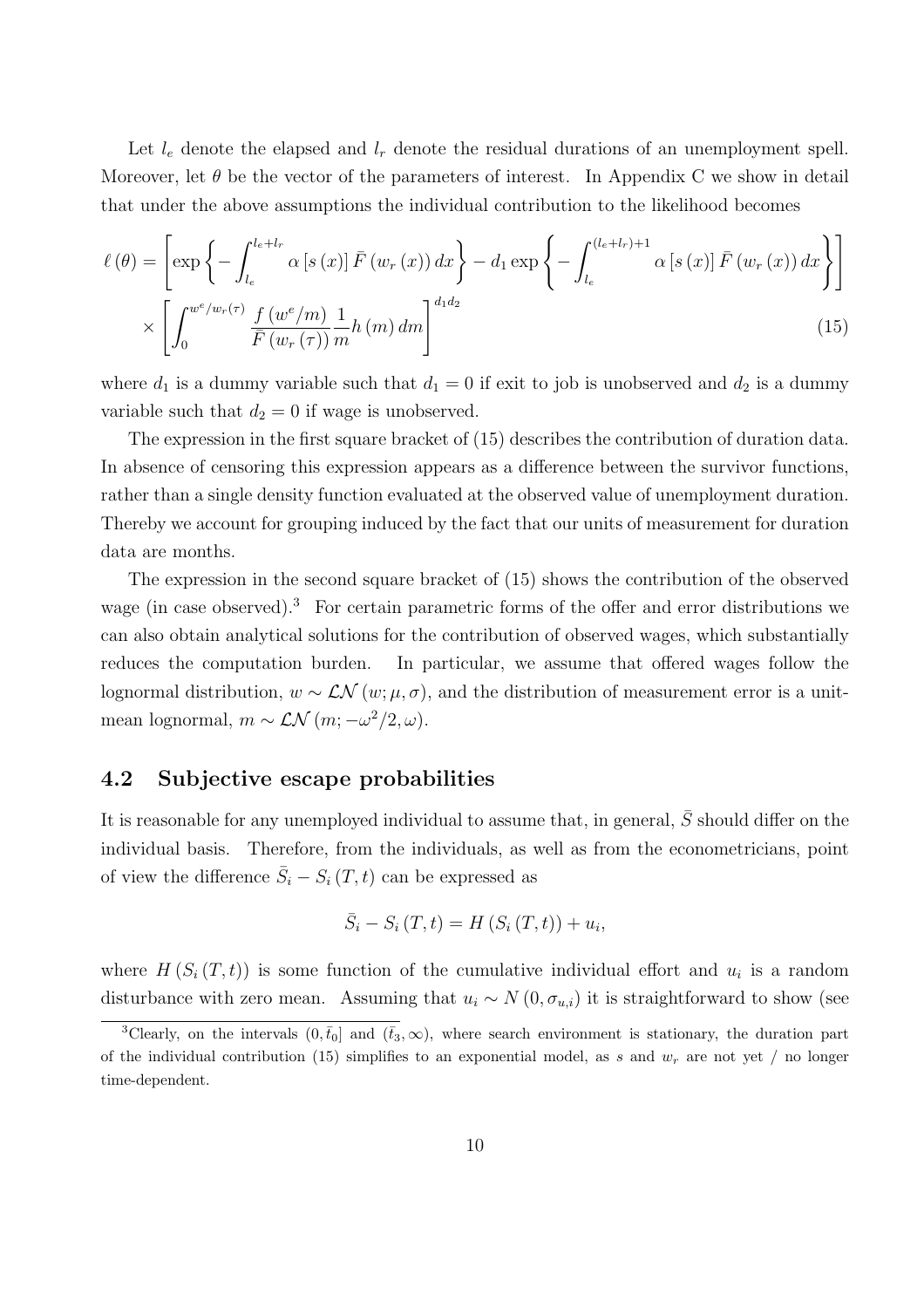Appendix C) that the probability of escaping the sanction writes

$$
\pi_1(u_i \leq -H(S_i(T,t))) = \Phi\left(-\frac{1}{\sigma_{u,i}}H(S_i(T,t))\right).
$$

While the expression for  $-H(S_i(T,t))/\sigma_{u,i}$  can be virtually anything it is reasonable to start with a simple first order approximation, suggesting that  $-H(S_i(T,t))/\sigma_{u,i} = \beta_0 + \beta_1 S_i(T,t)$ . This will lead us to

$$
\pi_1 (u_i \le -H (S_i (T, t))) = \Phi (\beta_0 + \beta_1 S_i (T, t)).
$$

Since neither  $\beta_0$ , nor  $\beta_1$ , nor  $S_i(T, t)$  are initially known, we consider the following iterative estimation procedure:

- Step 1: For a given initial value of  $\beta_0$  and  $\beta_1$  compute  $\pi_1$ , estimate the model formulated in (15) and predict  $S_i(T, t)$  [on the very first step set  $\beta_1 = 0$ ].
- Step 2: Use the data on the observed outcomes of the interviews to estimate  $\beta_0$  and  $\beta_1$  from a probit regression

$$
y_i = \beta_0 + \beta_1 S_i(T, t) + v_i
$$

where  $y_i$  is a binary variable that takes value 1 if the outcome of the interview with the case worker is positive and an individual is left with  $b_1$  forever.<sup>4</sup> Using the estimated values  $\hat{\beta}_0$  and  $\hat{\beta}_1$  go to Step 1 and iterate until convergence.

## 5 Estimation results and discussion

#### 5.1 Estimation results

Here we discuss the estimation results of the benchmark specification of the structural model developed in Sections 2-3. Our data comprises of 1584 observations, 40% of which constitute a group that participates in the programme. For this group the exit rate is a function of optimal paths of the control variables that solve (12a)-(12b) subject to (13) and (14). For the complementary subsample the exit rates are described by the stationary solution (11).

To estimate the model we need further functional form assumptions on the individual preferences on and the way the search costs and the arrival rate of job offers depend on the individual search effort. For our benchmark econometric specification we suggest that individuals are risk

<sup>&</sup>lt;sup>4</sup>It is also easy to see that, if we represent this regression in terms of the observable  $(y_i)$  and latent  $(y_i^*)$ variables, the latent variable  $y_i^*$  is nothing but  $\bar{S}_i - S_i(T, t)$ , which is observable neither for an econometrician nor for the individual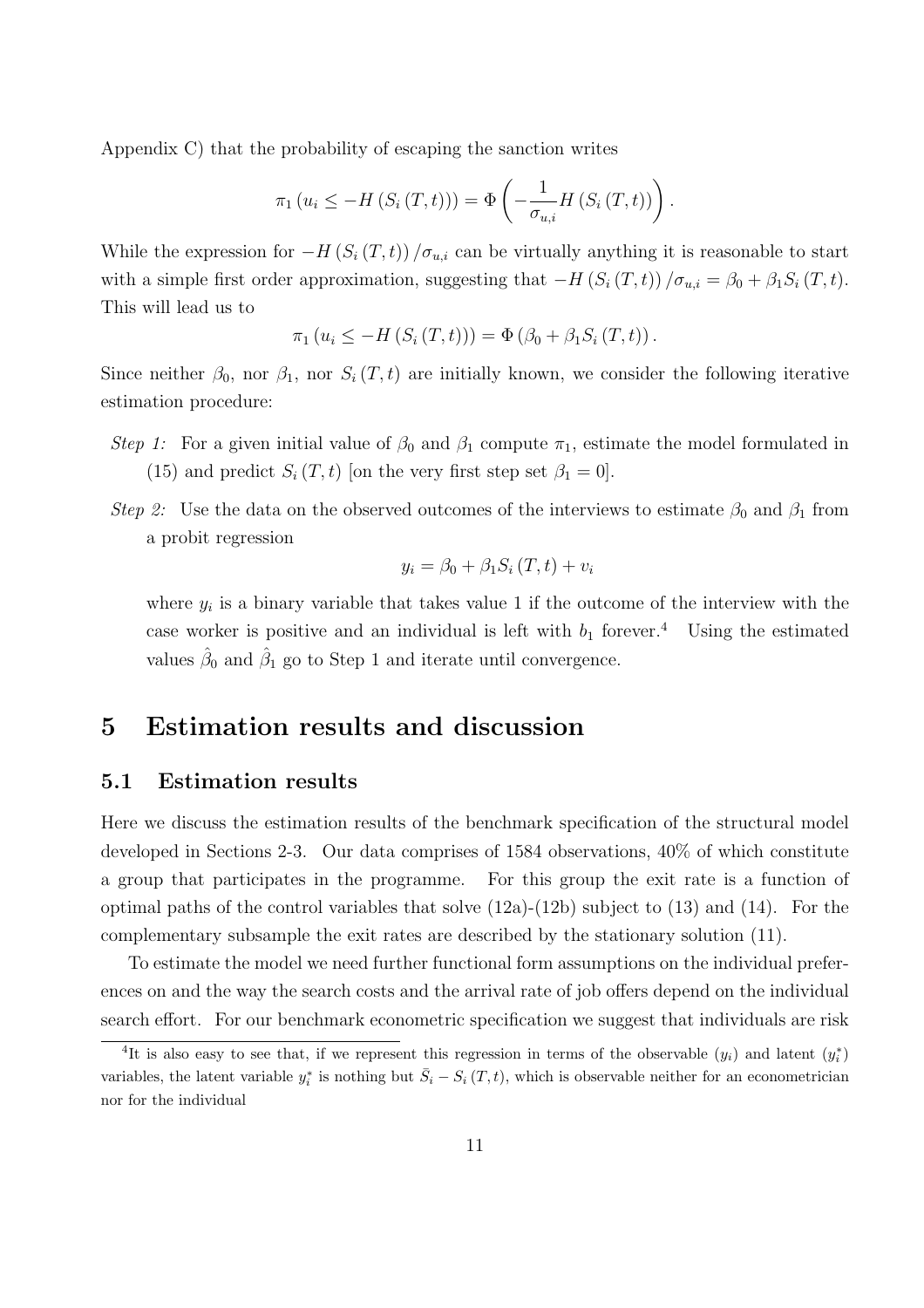neutral, costs of search are described by a convex power function and arrival rate of job offers is linear in effort, i.e.

$$
u(y(\tau)) = y(\tau), \quad c[s(\tau)] = [s(\tau)]^{1+\varepsilon}, \quad \alpha[s(\tau)] = \gamma s(\tau).
$$

For convenience we introduce a parameterization  $\gamma = \exp\{-\bar{\gamma}\}\$ , which will allow estimating the conditional versions of the structural model later on. Still it is important to notice that even though  $\bar{\gamma}$  is not written down as a function of covariates at the moment, the model is not unconditional, because we explicitly use the observed variation in benefit levels to explain the duration/earnings outcomes. In other words, for two individuals with different observed benefit levels the calculated theoretical  $\{s, w_r\}_i$ -pairs and  $\{s(\tau), w_r(\tau)\}_i$ -paths will be different. Furthermore, the magnitude of the benefit payments after the imposition of the sanction also varies over the individual characteristics. Thus, even if any two given individuals have the same initial benefit  $b_1$  but fall into different sanction categories, the optimal paths  $\{s(\tau), w_r(\tau)\}\$ starting from the receipt of the letter, as well as the terminal conditions after the last interview, will still be different.

Finally, to keep the benchmark model as simple as possible we invoke a restriction  $\sigma = \omega$ in order to reduce the parameter space. This restriction, however, is not crucial and will be lifted later on.

Table 1 reports the estimation results.<sup>5</sup> As for the direct interpretation of the estimated parameters, we can see that the estimate of  $\varepsilon$  is significant at 5% level, which provides evidence of sufficient convexity of the cost of search function. While the rest of the parameters are also significant at 5% level, implying a significant exit risk and showing a sufficient degree of variation in the offer distribution, it is more convenient to discuss the meaning of these parameters in terms of the arrival and acceptance rates. For the stationary environment that precedes the notification, these statistics are reported in Table 2. Once the environment becomes nonstationary, the arrival and acceptance rates become time-dependent, so their optimal paths are drawn in Figures 1-2. When plotting the predictions for the nonstationary model it is implicitly assumed that after the last interview an individual does not escape the sanction, so from that point onward the stationary solution is shown conditional on the lower benefit level. Otherwise, the solution will be identical to the one that precedes the notification. The results in Table 2 and Figures 1-2 are currently reported for the household heads, who constitute the largest part of the sample. All predictions in Table 2 are calculated using the average observed initial benefit level  $b_1$ .

<sup>&</sup>lt;sup>5</sup>Due to very high CPU time demand for the calculation of the optimal paths of the control variables initially we experiment with the random subsample which is three times smaller than the entire sample.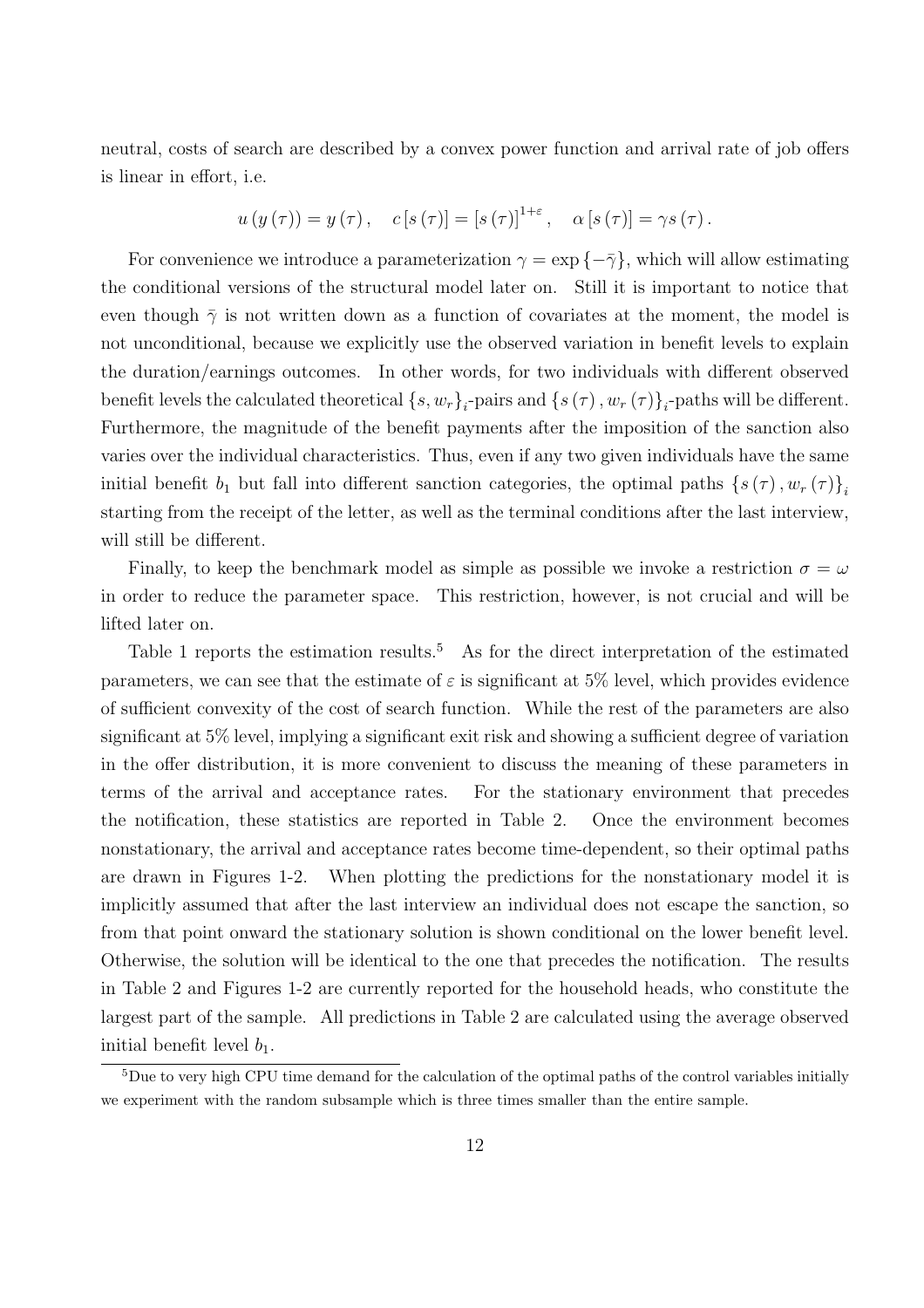|                                                                | Coeff.                               | S.E.                       | z-Stat.                                       | p-Value                              |
|----------------------------------------------------------------|--------------------------------------|----------------------------|-----------------------------------------------|--------------------------------------|
| $\varepsilon^{\S}$<br>$\bar{\gamma}$<br>$\mu$<br>$\sigma^{\S}$ | 0.3604<br>8.4520<br>7.4946<br>0.1480 | 0.2161<br>1.8626<br>0.0863 | 1.6675<br>4.5376<br>86.8266<br>0.0132 11.1926 | 0.0477<br>0.0000<br>0.0000<br>0.0000 |
| $\ln \mathcal{L}$                                              | $-2201.97$                           |                            | Obs. treated:<br>Obs. control:                | 213<br>315                           |

Table 1: Estimation results

 $\S$  p-Values for  $\varepsilon$  and  $\sigma$  are from the one-sided test with

 $H_0: \varepsilon > 0$  and  $H_0: \sigma > 0$  respectively

From Table 2 we see that optimal search effort chosen at the level of  $294.22$  (effort units) implies that a job offer will arrive at a rate of 0.0628, i.e. about every 16 months. Optimal reservation wage set at  $\epsilon$  1740.42 tells us that 58.74 percent of the incoming offers, i.e., about three out of five incoming offers, will be accepted. This leads to an endogenous distribution of unemployment duration with mean equal to 27 months. In the stationary environment this

Table 2: Model predictions: Stationary environment

| Reservation wage $\lfloor w_r \rfloor$<br>Search effort $[s]$ | €1740.42<br>294.22    |  | Job arrival rate $\lceil \alpha(s) \rceil$<br>Acceptance rate $[F(w_r)]$<br>Exit rate $[p(s, w_r)]$ | 0.0628<br>0.5874<br>0.0369 |
|---------------------------------------------------------------|-----------------------|--|-----------------------------------------------------------------------------------------------------|----------------------------|
| Sequence of escape probabilities                              | 1st meeting<br>0.7635 |  | 2nd meeting<br>0.5988                                                                               | 3rd meeting<br>0.4495      |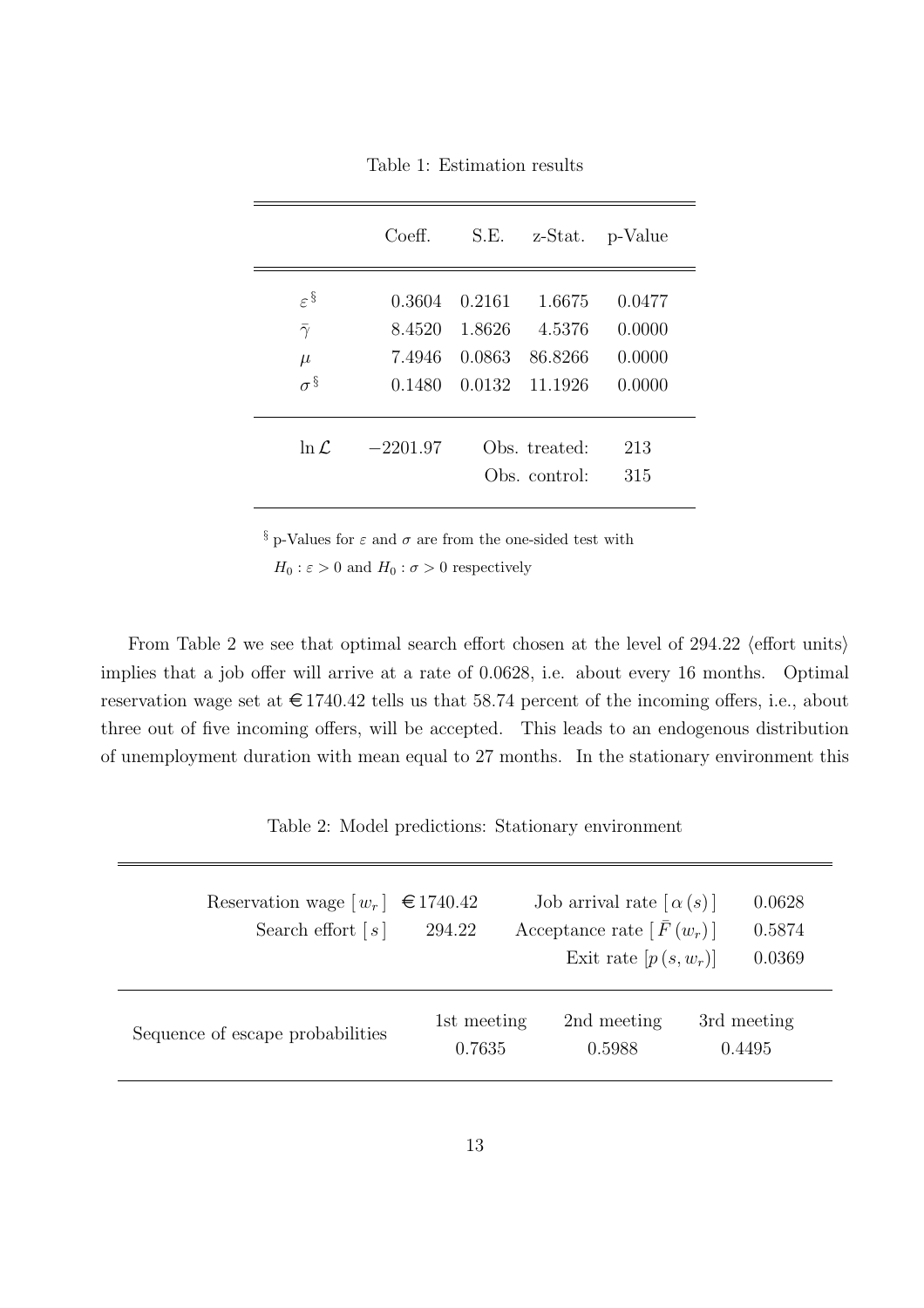

mean is just the reciprocal exit rate (the latter being equal to 0.0369). Finally the chances of escaping the sanction steadily fall from interview to interview. All these results are consistent with the broad search literature and with the nature of the process under consideration.

Consider now Figures 1-2 that plot the evolution of the optimal paths once the environment becomes nonstationary. From Figure 1 we see that at the moment of the receipt of the notification letter the exit rate discontinuously jumps upwards and steadily increases due to anticipation of a potential future loss in case the sanction is imposed. Yet, no withdrawal of benefits at the first interview is possible, which makes the first discontinuous jump not too big and the increase of the exit risk before the first interview not too steep. Once the first interview is attended and the necessary requirements for search effort sufficiency are not met, an individual signs the first action plan (8th month since notification). At this stage the threat becomes more strong, because noncompliance with sufficiency requirements will lead to a temporary withdrawal of benefits at the next interview. That's why immediately after the first interview we observe another discontinuous jump upwards and a faster increase in the exit risk than before. If at the second interview (12th month since notification) the sufficiency requirements are still not met, a temporary sanction is imposed, i.e. the benefit level is reduced from the group average of  $\epsilon$  918 down to  $\epsilon$  715 until the next interview. This leads to another discontinuous jump of the exit rate upwards. For the group of household heads, the reduction to  $\epsilon$  715 is already the reduction to a subsistence minimum. That's why on the last interview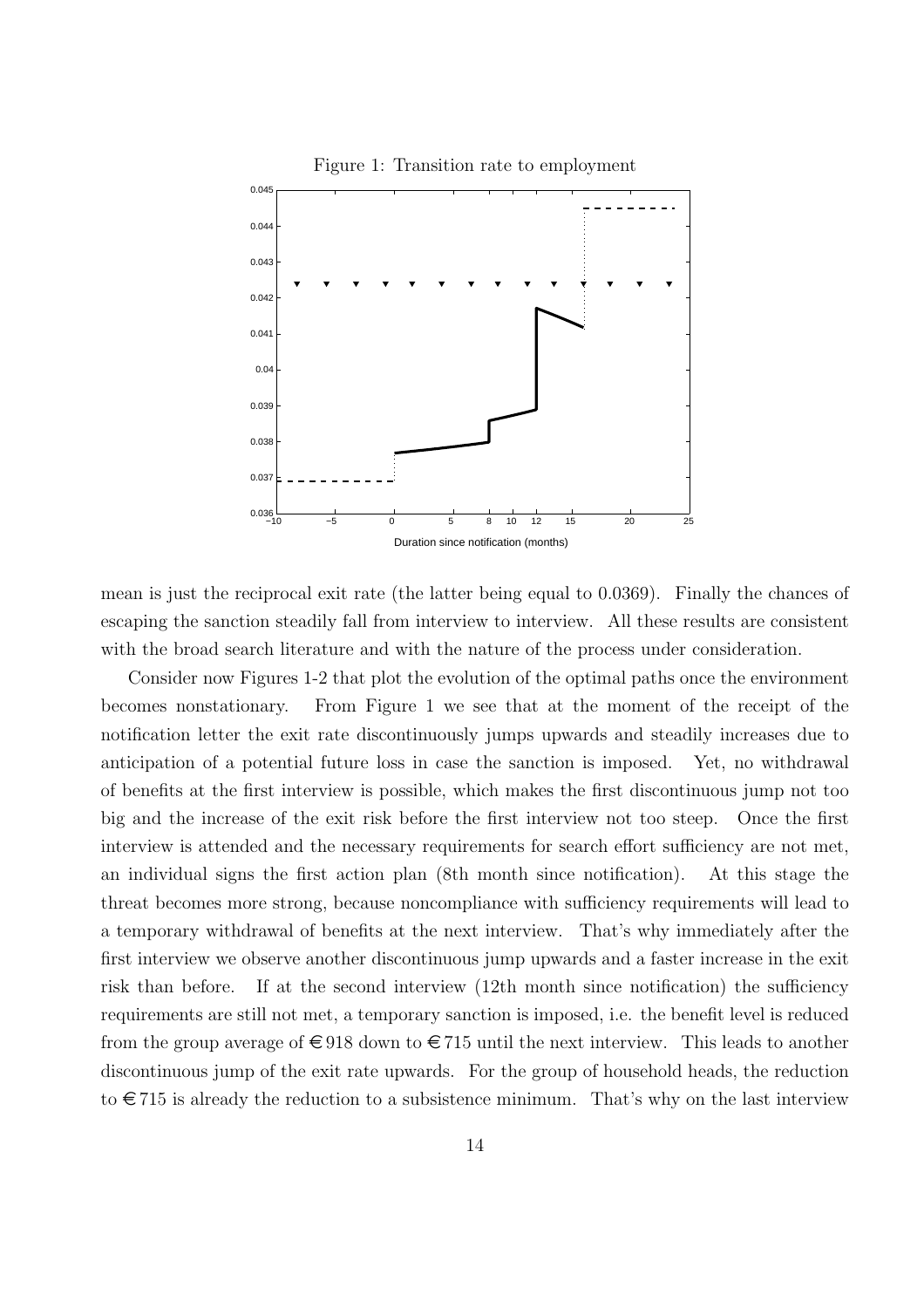

Figure 2: Search effort (left) and reservation wage (right)

a person can either expect the benefit to be restored at the original level, if complying, or kept at the current reduced level forever, if not complying. So the last phase of the programme will represent a pure disincentive effect, as the individual expects a future utility gain instead of future utility loss. As a result the optimal exit rate between the second and the third interview reduces and not increases. Finally, at the third interview the permanent decision about the benefit level is made and the environment becomes stationary.

Interpretation of the graphs for the search effort (Figures 2, left panel) and the reservation wage (Figures 2, right panel) at each nod of the programme is identical. With respect to the reservation wage, remarkable result is that its' entire nonstationary dynamics is locked within the [0.590, 0.605] interval. This implies that incentive effect induced by the programme translates into the changes of the exit rate mostly via the adjustment of search effort.

#### 5.2 Incentive effect of the programme

As we have seen above, Figures 1-2 describe all aspects of the optimal behaviour of an individual exposed to the programme. The programme implies an overall increase in the exit risk and a particular optimal path of the exit risk between the notification (beginning of the programme) and the last interview (termination of the programme). The key question we want to ask is whether the programme design can induce a significant increase of the exit rate, leading to a significant decrease in the expected unemployment duration of long-term unemployed workers.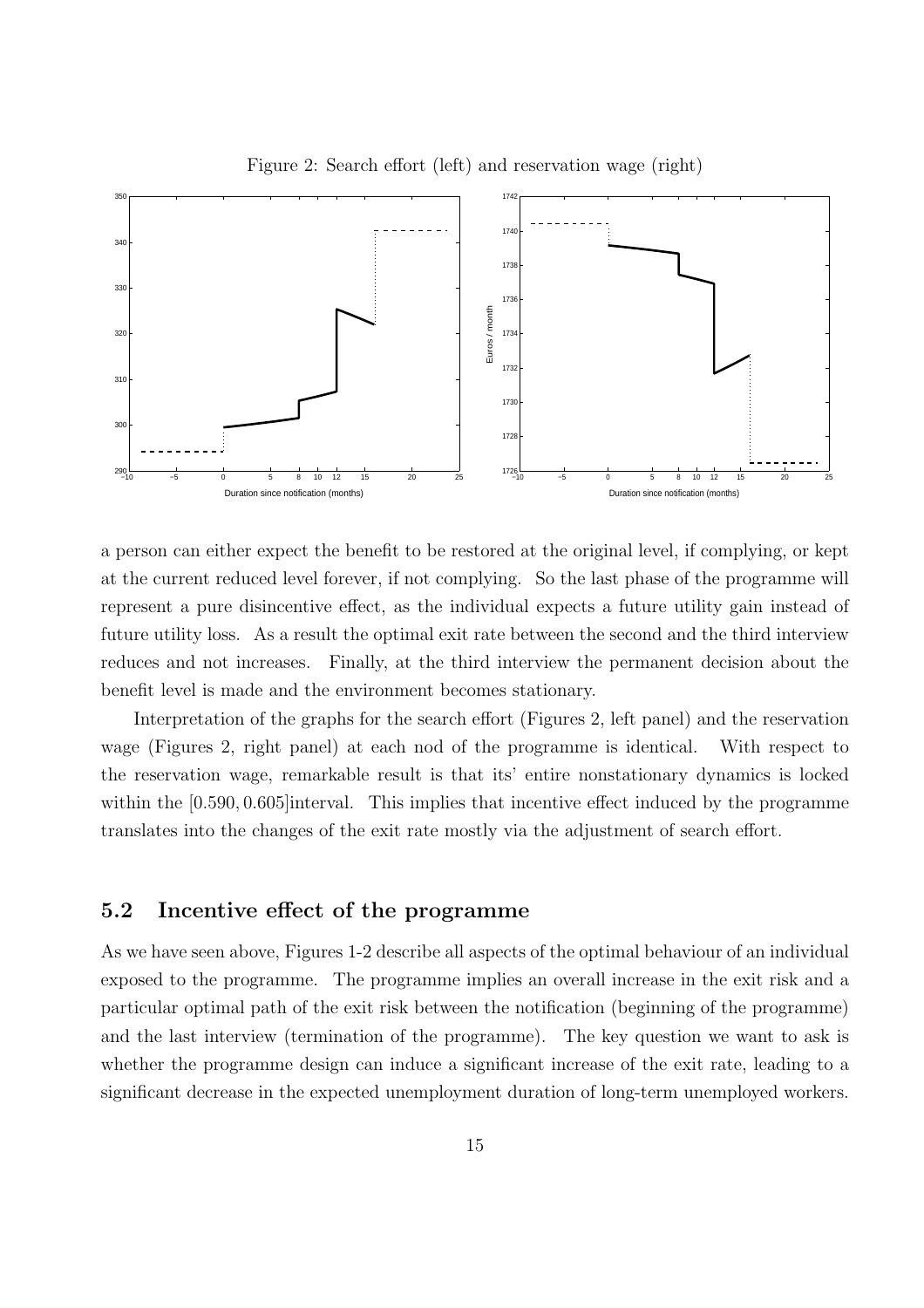One way to answer this question is to construct a confidence interval for the optimal exit risk of the individuals which are not subject to the programme and reconsider the transition rate of the participants on the plot of this interval. If the programme is successful the nonstationary path of the participants has to jump out of the confidence interval for those who are not influenced by the programme.

Continuing our example with household heads, the relevant 95% confidence interval for the stationary exit rate can be readily obtained using delta method. The upper bound of this confidence interval is equal to 0.0424. This upper bound is illustrated in Figure 1 by the horizontal line of downward looking triangles. We can see that the entire time path of the nonstationary transition rate of an individual who participates in the programme lies below this bound, i.e. lies within the confidence interval for the stationary transition rate. The maximal value of the exit rate, which obtains immediately after the third interview and approaches the bound most closely, is equal to only 0.0417. This implies that the programme is not sufficiently strong to reduce the expected unemployment duration. Thus, at least for household heads, our benchmark model predicts no significant effect of the suggested incentive design.

## 6 Preliminary conclusion

While it is still too early to conclude, at this stage we can already be quite sure that even if the programme will have a significant effect on the exit behaviour after we further refine the data and the model, this effect will hardly manifest itself at the first phase of the programme, i.e. between the receipt of the notification letter and signing of the first action plan.

## References

- CHRISTENSEN, B., AND N., KIEFER, "Measurement error in the prototypical job search model", Journal of Labor Economics, 12 (1994), 618-639.
- FLINN, C., AND J., HECKMAN, "New methods of analyzing structural models of labor force dynamics", Journal of Econometrics, 18 (1982), 115-168.
- KAMIEN, M., AND N., SCHWARTZ, *Dynamic optimization. The calculus of variations and* optimal control in economics and management, (1991: Amsterdam, North-Holland).
- van den Berg, G., "Nonstationarity in job search theory", Review of Economic Studies, 57 (1990), 255-277.